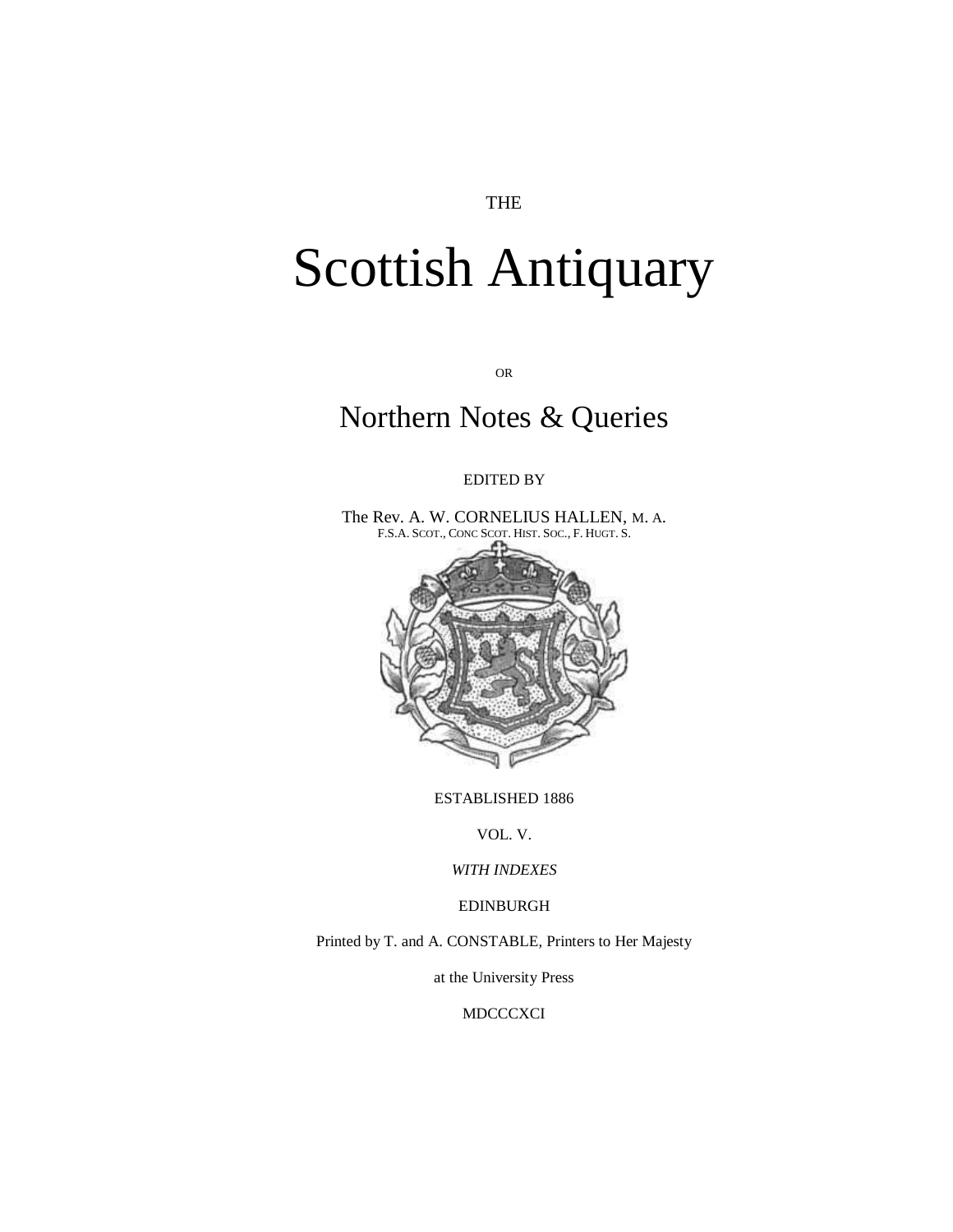362. [Some Notes on the attainted Jacobites, 1746.](http://books.google.com/books?id=O_AGAAAAYAAJ&dq=The%20Scottish%20Antiquary%2C%20or%2C%20Northern%20Notes%20and%20Queries&pg=RA1-PA27#v=onepage&q=William%20Fidler&f=false)—The following notes on some of the gentlemen attainted in the Exchequer List of 1746 may perhaps be found interesting, and may excite some other readers of the *Scottish Antiquary* to come forward with information concerning the less-known heroes of the '45.

Of the more celebrated leaders, such as Lochiel, etc., I have only given the names of books where notices of them may be found.

FRANCIS STEUART.

John Berwick, gentleman, Lieutenant in the Manchester Regiment. Executed at Kennington Common, 30th July 1746.

Andrew Blood, gentleman farmer, Officer in the Manchester Squadron. Executed at Kennington Common, 30th July 1746.

James Bradshaw, merchant, Manchester, Captain first in the Manchester Regiment, and afterwards in the Life Guards under Lord Elcho. Executed at Kennington Common, 28th November 1746.

James Brand, gentleman watchmaker. Executed at Carlisle, 18th October 1746.

Francis Buchanan of Arnpryor, late of Callander, called 'chief of the family of Buchanan' Executed at Carlisle, 18th October 1746. See Chambers's *Rebellion.* His two brothers, Patrick and Thomas, were also found guilty, but were not executed.

D B1.111 Chibald Cameron.<br>Donald Cameron, yr. of Lochiel.<sup>See History of the Camerons, by Alexander Mackenzie.</sup>

Ludovic Cameron, of Torcastle, younger son of Sir Ewen Cameron of Lochiel, Colonel. He fled, after Culloden, to France, where he obtained a gratification of 1000 livres. He married a cousin of his own, named Chisholm.

> Thomas Chadwick, gentleman. Thomas Coppoch, clerk.

James Dawson, student at St. John's, Cambridge. }See Chambers's *Rebellion.*

Thomas Theodorus Deacon, gentleman, son of Dr. Thomas Deacon, founder of the 'True British Catholic Church,' Officer in the Manchester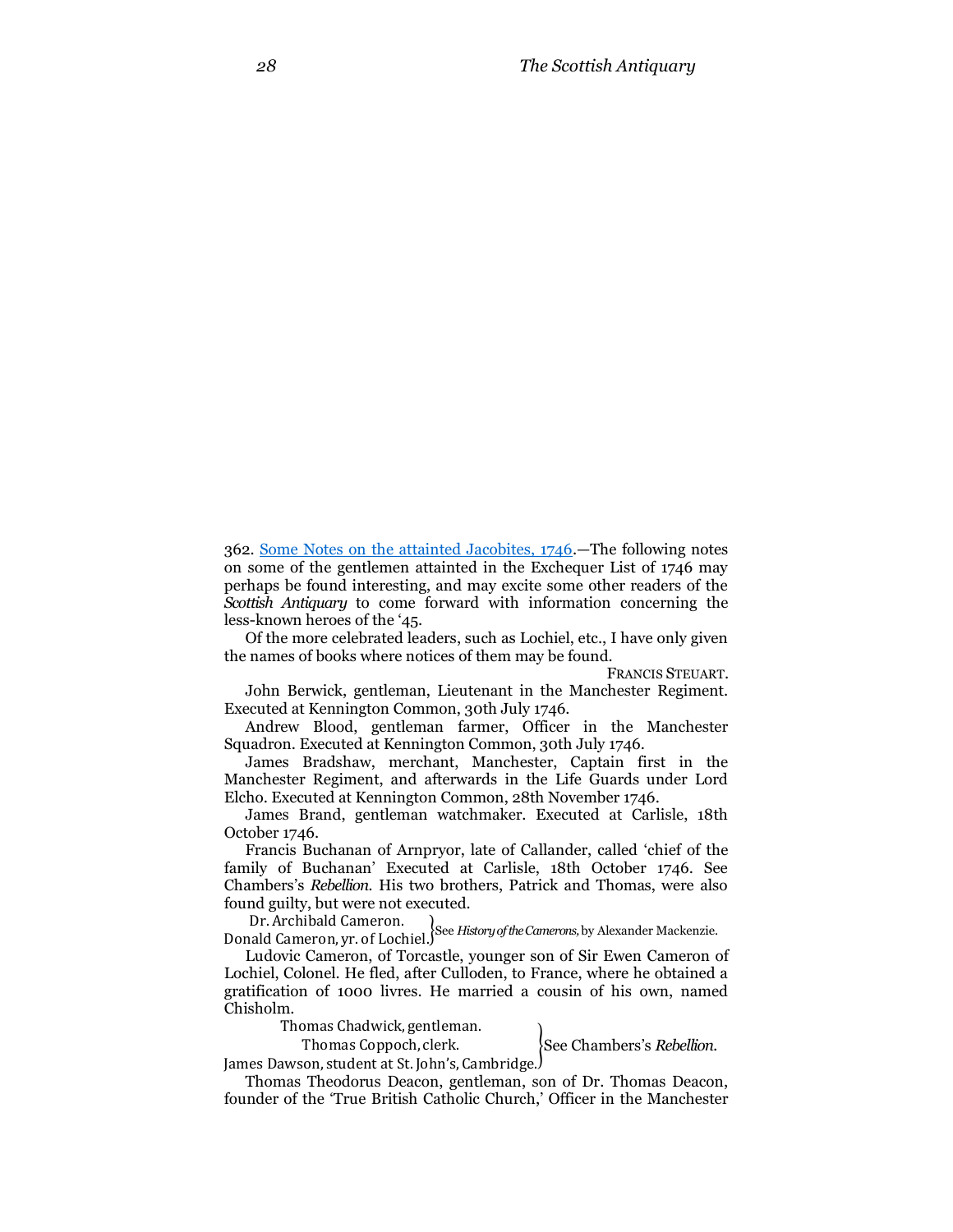Regiment. Executed at Kennington Common, 30th July 1746. His brother Charles was also tried but acquitted; another brother joined the Jacobite Army.

William Fidler, clerk in the Auditor's Office in the Exchequer of Scotland, Officer in Gask's troop of the Perthshire Regiment. He escaped, after Culloden, to France, where he received a pension of 350 livres, but he writes in 1759 to Oliphant of Gask asking for help.

George Fletcher, gentleman, linendraper near Salford Bridge, Captain in the Manchester Regiment. Executed at Kennington Common, 30th July 1746.

Charles Gordon of Tarperso. Executed at Carlisle, 15th November 1746.

John Gordon, elder of Glenbucket, born about 1672. After Culloden he escaped to Norway and thence to France, where he had a pension of 1200 livres. He had formerly engaged in the rising of 1715. Died in June 1750.

James Graham, yr. of Airth, eldest son of James Graham of Airth, Colonel in the Prince's army. After Culloden he escaped to France, and died there in the Scots College of Paris.

George Hamilton of Redhouse, Captain. He was captured at Clifton, and executed at York, 1st November 1746.

John Hamilton, Esq., Governor of Carlisle. Executed at Kennington Common, 28th November 1746.

John Hay, portioner of Restalrig, W.S., second son of Alexander Hay of Huntingdon, married Anne, daughter and heiress of James Elphinstone of Restalrig, he joined the Jacobite party and became treasurer to Prince Charles. In 1746 he escaped to the Continent, but ultimately revisited Scotland. He died 6th December 1784.

William Home, nephew to Home of Bassinrig. Executed at York, 28th October 1746.

Alexander and Charles Kinloch, brothers of Sir James of that Ilk, both were found guilty but were not executed. They died unmarried.

Sir James Kinloch of Kinloch, 3rd Bart, joined the army of Prince Charles. He was captured after Culloden, tried and condemned to be executed, but managed to escape to France, where he remained until a pardon was granted. His estates were forfeited but bought back for the family by Janet Duff, his wife, sister to the Earl of Fife. He had one son.

Patrick Lindsay, farmer, Tweeddale, son of John Lindsay of Wormestone, Captain in the Jacobite Highland army. Proclaimed Prince Charles, 1745, at St. Andrews, captured at Dundee and executed at Brampton, 21st October 1746. He married first, Miss Mann; second, Agnes Robertson.

George Lockhart, yr. of Carnwath, eldest son of George Lockhart of Carnwath. He was specially excepted from all the Acts of Amnesty. After Culloden he escaped abroad, where he died without issue, 2d February 1761.

Andrew Lumsden. See Dennistoun's *Life of Sir R. Strange.*

Robert Lyon, 'clerk' or Episcopal minister at Perth. Executed at Penryth, 28th October 1746.

Alexander MacDonald of Keppoch, son of Coll MacDonald of Keppoch, educated at Glasgow. Joined Prince Charles at Glenfinnan, killed at Culloden, 16th April 1746. He had married Isabel, daughter of Robert Stewart of Appin.

Donald MacDonald of Clanranald. See Mackenzie's *History of the MacDonalds.*

Donald MacDonald of Lochgarry, son of John MacDonald of Lochgarry, a devoted Jacobite. After Culloden he fled to France, and his wife, Isabella Gordon, barely escaped from the burning of Lochgarry, in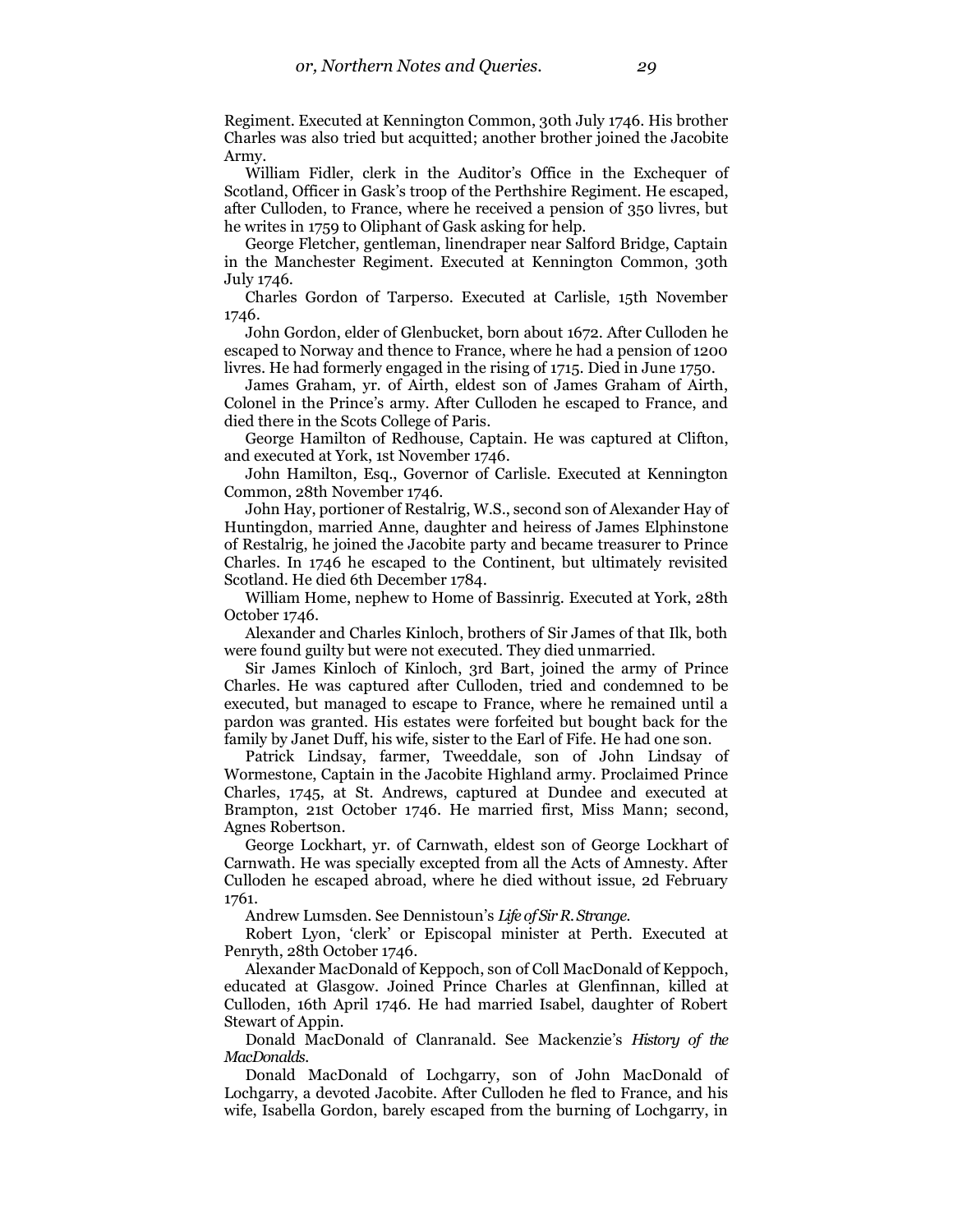the garb of a clansman. He died at Paris shortly after hearing of his son petitioning for pardon.

Donald MacDonald, gentleman, grandson of Archibald MacDonald of Keppoch. Executed at Kennington Common, 26th August 1746.

Donald MacDonald of Kinlochmoydart, son of Ranald of Kinlochmoydart, married Isabel, daughter of Robert Stewart of Appin. Executed at Carlisle, 18th October 1746.

Donald MacDonald of Teirnadreish. He commanded the Keppoch regiment for a time and took Fort William, 16th August 1745. Captured after Culloden, he was executed at Carlisle, 18th October 1746.

Alexander M'Gilivrae of Drumaglash, appointed by Lady Macintosh of Moy Colonel of the regiment she raised for Prince Charles. He and all his officers except three fell at Culloden, 16th April 1746.

John M'Kinnon of M'Kinnon. See Anderson's *Scottish Nation,* etc.

Lachlan M'Lachlan of Castle Lachlan, 15th chief of the clan Lachlan. Killed at Culloden, 16th April 1746; married Mary, daughter of Robert Stewart of Appin.

Alexander M'Leod of Muiravonside, son of Mr. John M'Leod, advocate. He was despatched on a mission to Skye to enlist M'Leod of M'Leod on the Jacobite side, but was unsuccessful. After Culloden he led a wandering life through the Highlands, but received a pardon 11th July 1778. He married, 1710, a daughter of W. Montgomery of Macbeth Hill, without issue. He died 30th December 1784.

Ewen M'Pherson of Cluny. See Stewart's *Sketches of the Highlanders,* and Mackenzie's *History of the Clan Chattan,* etc.

Lawrence Mercer of Lethinely, Officer in Lanerick's troop of the Perthshire Regiment. Died in prison before 15th November 1746.

Hon. Robert Nairn, or Mercer, of Aldie, second son of the attainted Lord Nairn; married, 16th August 1720, Jean, daughter and heiress of Sir Lawrence Mercer of Aldie. He was an officer in the Jacobite army, and was killed at Culloden, 16th April 1746.

David Morgan, Esq., Barrister-at-law, of a good Monmouthshire family. Executed at Kennington Common, 30th July 1746.

Richard Morrison, wigmaker, valet to Prince Charles, made prisoner after Culloden, and condemned to be hanged. He escaped to France, and appears afterwards to have been taken into the service of the Chevalier de Saint George as valet.

Sir David Murray of Stanhope, 4th Bart., eldest son of Sir David Murray. He was sentenced to death at York, but was pardoned on the condition that he left Scotland for life. His estates were sold. He retired to France, where he had a pension of 1000 livres, and died in exile.

Walter Ogilvie, gentleman, Lieutenant in Lord Lewis Gordon's Regiment. Executed at Kennington Common, 22d August 1746.

L add chcc onphant of dask.<br>Laurence Oliphant, yr., of Gask.<sup>See</sup> Kingston Oliphant's *Jacobite Lairds of Gask*.

Sir Archibald Primrose (Foulis) of Dunipace, Bart.; married, first, Mary, daughter of John, Earl of Wigton, no issue; second, 1724, Mary, daughter of Archibald, Earl of Rosebery. He joined Prince Charles, for which he was executed at Carlisle, 15th November 1746. His only son died unmarried. A pension of £200 was granted to his daughters.

Charles Stewart of Ardshiel. See Stewart's *Stewarts of Appin.*

Francis Townley, of the Burnley family, Colonel of the Manchester Regiment. He was an officer in the French service (since 1728) and had been present at the siege of Philipsburgh. Executed at Kennington Common, 30th July 1746.

Sir John Wedderburn, Baronet, born 1704, married Jean, daughter of John Fullarton of Fullarton; joined the Jacobites, and became receiver of